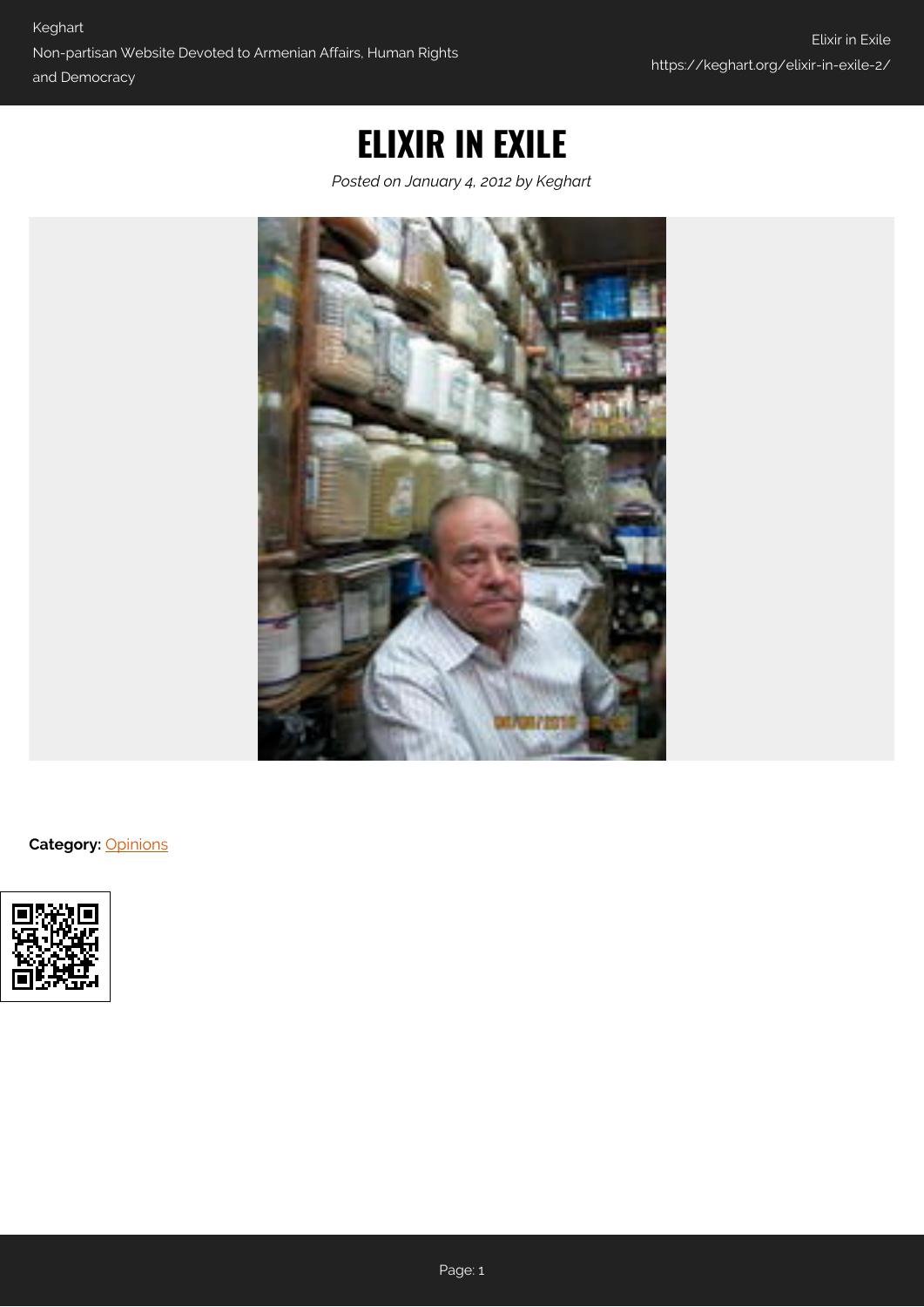*If Ponce De León could search for the Fountain of Youth, could an Armenian daughter demystify the elusive Iskiri Hayat?*

### **By Lucine Kasbarian, 4 January 2012**

 $\pmb{\times}$ Hidden away in my parents' home in New Jersey is an extraordinary liquid in a glass decanter shaped like Aladdin's lamp.

Tinted like a carnelian gem and with a spicy, musky, transporting scent, this exotic liquid seemed destined to be applied like perfume rather than consumed like a beverage.

The liquid only emerges from its cabinet to be carefully meted out for honored guests or as a folk remedy for the odd illness.

Enter the rare and precious *Iskiri Hayat.* Persian for "the elixir of life," this tonic has been a source of curiosity and admiration since my childhood -- a cryptic key to a fascinating past.

*If Ponce De León could search for the Fountain of Youth, could an Armenian daughter demystify the elusive Iskiri Hayat?*

## **By Lucine Kasbarian,** 4 January 2012

 $\pmb{\times}$ Hidden away in my parents' home in New Jersey is an extraordinary liquid in a glass decanter shaped like Aladdin's lamp.

Tinted like a carnelian gem and with a spicy, musky, transporting scent, this exotic liquid seemed destined to be applied like perfume rather than consumed like a beverage.

The liquid only emerges from its cabinet to be carefully meted out for honored guests or as a folk remedy for the odd illness.

Enter the rare and precious *Iskiri Hayat.* Persian for "the elixir of life," this tonic has been a source of curiosity and admiration since my childhood -- a cryptic key to a fascinating past.

The word *iskir* is a dialectical variant (Turkish corruption) of the Persian *iksir* (elixir). *Hayat* means "life" in Persian and Arabic. And from the veneration with which the beverage was spoken about and handled when I was a child, I was convinced that *Iskiri Hayat* had mystical properties.

*Dèdè* (my paternal grandfather) knew our Armenian ancestors concocted this liqueur in their native land, but not much else -- other than that one whiff had the power to transport an inhaler from exile all the way back to our native province of *Dikranagerd* (present-day Diyarbakir, Turkey).

I once got a glimpse of the raw ingredients, each preserved in a cloth sack tied with string. Some of them -- what looked like clusters of horsehair, or a bunch of petrified raisins -- could have populated a witch doctor's medicine bag. When I was old enough, *Hairig* (my father) would reel off the 20 ingredients of the liqueur to me in reverent tones: *Amlaj, Kadi Oti, Koursi Kajar…* Recited in succession, they sounded like an incantation. In fact, as an adult, I learned that *Hairig* regretted not asking *Dèdè* more about "the medicines" -- what *Dèdè* called the herbs and spices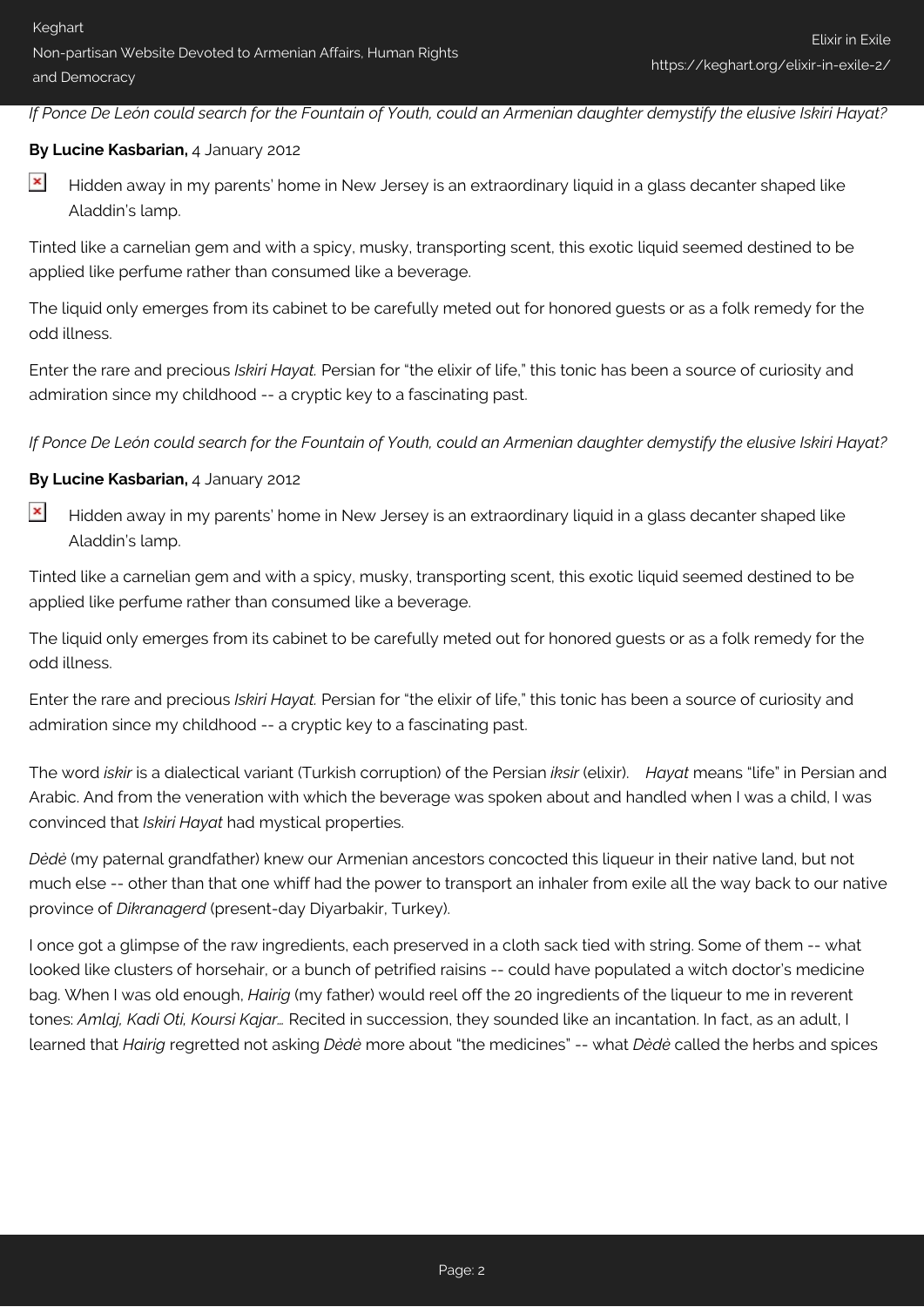On his last visit to Beirut in the 1950s, *Dèdè* returned with a batch of the ingredients given to him by Manoush, one of his three sisters. Illiterate, she prevailed upon her nephew, Vahan Dadoyan, to take dictation and write in Armenian script the name of each ingredient on a tag that would be affixed to each item. As was customary for that generation, women knew recipes by heart and gauged ingredients *atchki chapov* (by eye). Thus, Manoush did not identify any measurements.

Fortunately, *Dèdè* possessed a dry mixture of ingredients already combined. We don't know where he got it, but *Hairig* had, since the 1950s, repeatedly used it to make the drink. Today, our quantity is scarce and the potency of those mixed herbs, roots and spices has been depleted. Only one bottle of *Iskiri Hayat* remains. This has only intensified *Hairig's* mission to decode and recreate the family recipe for *Iskiri Hayat.*

How could my father, in the 21<sup>st</sup> century and far from his ancestral homeland, reconstruct the recipe when he didn't even know the English language equivalent for the names of some of these captivating-sounding ingredients, nor how much of each ingredient to dispense?

Alas, like the mélange of spices and herbs in this ethereal concoction, many of the ingredients' names themselves were probably combinations of languages spoken along the Silk Road, including the Armenian dialect of *Dikranagerd,* Arabic, Western Armenian, Kurdish, Turkish and perhaps even Chaldean Neo-Aramaic. Even for someone like my American-born father, who was fluent in the dialect of *Dikranagerd* and possessed more than a dozen dictionaries for the languages in question, trying to make sense of some names was problematic.

He knew that *Sunboul Hindi* was Indian Hyacinth. And that *Manafsha Koki* was Violet Root. But what the blazes were *Agil Koki, Houslouban* and *Badrankoudj?*

So much was lost in the genocide. To cut the Gordian Knot for an Armenian of the diaspora is to locate his/her confiscated, ancestral house in Western Armenia. Since Turkish authorities deliberately changed regional names and landmarks after 1915 to obfuscate their Armenian origins, the directives (often descriptions of the house and surrounding areas, handed down verbally from genocide survivor ancestors) are today insufficient.

For *Hairig,* another vexing quest had been to find people, of *Dikranagerd* ancestry or otherwise, who could help him decipher the names and meanings of the elusive ingredients in *Iskiri Hayat.* Though the famous *Cookbook of Dikranagerd* possessed a recipe for *Iskiri Hayat,* it was not the formula he sought. And while some firms produce commercial formulas, he wanted our specific ancestral recipe.

While the task seemed insurmountable, my father had made some progress over the years. However, in recent times, he seemed to have exhausted his options.

So, when I decided to make the pilgrimage to the deserts of [Der Zor](http://www.keghart.com/Kasbarian_Der_Zor) -- the killing fields of the Armenian genocide -last year, I hoped to extend our search to *Haleb* (Aleppo, Syria), where some genocide survivors (including my relatives) found refuge. There, I surmised, the right person would surely recognize the ingredients' names, know what they looked like, and even point me to where I could obtain them. We could worry later about how much of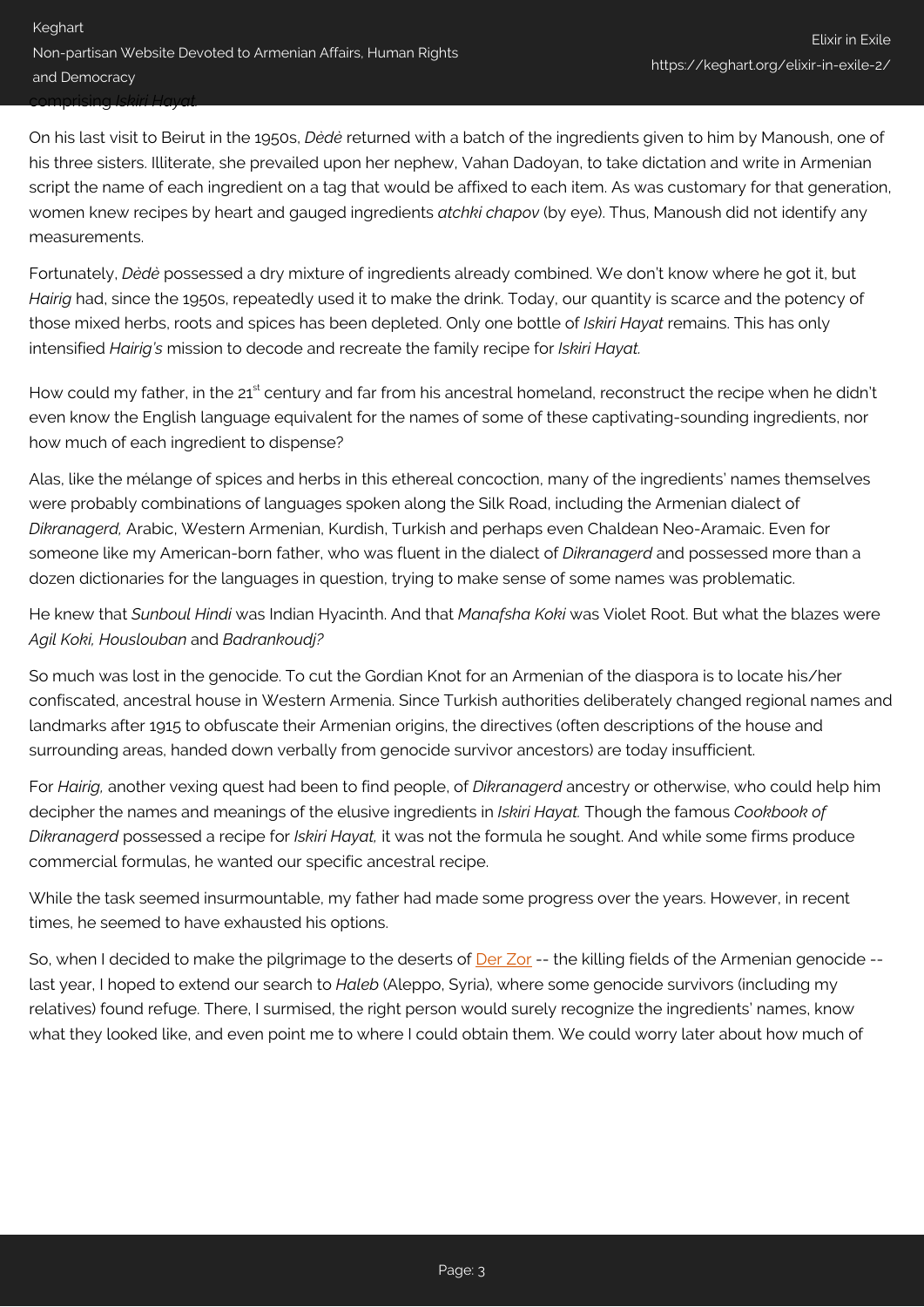Keghart Non-partisan Website Devoted to Armenian Affairs, Human Rights and Democracy each item to blend.

Ultimately, my aim was to refresh *Hairig's* supply - and from a source logistically close to *Dikranagerd*. Doing so seemed a meaningful thing a grateful child could do for a devoted parent in his twilight years.

My father had never seen the home of his ancestors and, yet, he carried the *ham yev hod* (flavors and fragrances) of *Dikranagerd* in his words, thoughts and deeds -- from his modesty, humor and hospitality, to his dialect and storytelling ability, to his culinary and musical aptitudes. A humble gift would be to help him make that remarkable elixir that could, at least emotionally, bring his ancestors, their way of life, and our lost homeland back to him. And was it not worth it to rediscover a missing and precious part of our culinary heritage, and perhaps share it with the world?

During those fleeting days I spent in *Haleb* and through fellow traveler Deacon Shant Kazanjian (another *Dikranagerdsi* -- a person hailing from Dikranagerd), I met and quickly bonded with Talin Giragosian and Avo Tashjian, a married couple who possessed the fine qualities one would wish to encounter among Armenians. Talin also happened to be *Dikranagerdsi,* and it stirred the senses to hear her and Deacon Shant converse in our earthy, colorful, near-extinct dialect. Talin, an English teacher, tried her hand at translating the *Iskiri Hayat* ingredients we did not recognize, and even enlisted her mother's assistance. However, they both were as baffled as my father had been over the virtual hieroglyphics. And with that, Talin and Avo met me at the famed covered Bazaar near the Citadel of Aleppo, where the passageways are said to extend from the Fortress all the way to the Armenian Cathedral of the 40 Martyrs in the Old City.

This underground marketplace was a reminder of what life was like centuries ago. Rather than seeming anachronistic and backward, the atmosphere was invigorating. The Bazaar lured visitors to connect with history by showcasing cultural features that had managed to remain intact despite the modern world's creeping influence. Here, people were not "living in the past," as some are inclined to say about those who don't conform to modern habits. These people preferred to cling to their traditions, taking part in an authentic continuation of the past in the present.

As we entered the Bazaar, we marveled at the vaulted ceilings, the intricately carved doors and metalwork on the walls. Merchants -- some wearing kaftans, others in Western dress -- would call out to customers. Through the narrow, serpentine passageways, hired hands led donkeys carrying sacks of grain. Others carried supplies on horseback. Niquab-wearing women haggled over prices. Through the labyrinths, we passed through the jewelry, textile, pottery and camel meat districts, until we finally reached the herb and spice district.

Talin directed me to the stall belonging to the Spice Man of Aleppo. He was the eldest, best known and most amply supplied of the spice vendors. Talin surmised that the Spice Man, who inherited the business from his father and grandfather, retained the knowledge they had amassed and transmitted to him. This would have meant that when our ancestors emerged from the deserts of Der Zor speaking a variety of dialects, the Spice Man's grandparents picked up the many names a product went by, including those used by the Armenians.

In spite of whatever their personal ambitions may have been, the Spice Man's four sons all worked in the family business, operating out of a closet-sized stall. It was teeming with bottles, packets, canisters and jars filled with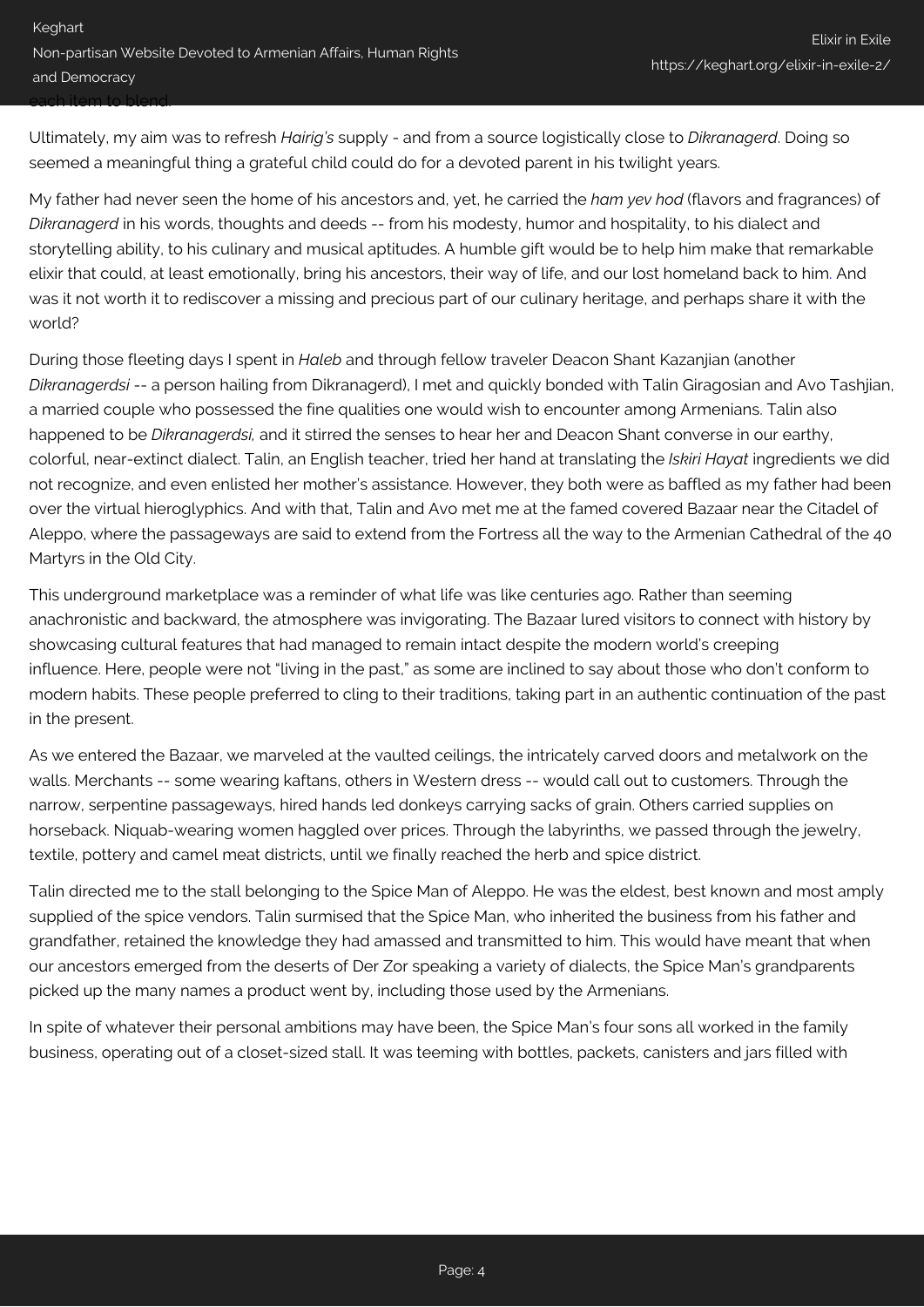#### storehouse.

Unable to communicate with words, I still could not contain my zeal upon encountering the Spice Man. Stoic and world-weary, he had no inkling of or interest in the source of my enthusiasm. A man of few words as it was, the Spice Man did not speak English. But as Talin recited the shopping list to him, name by name, something incredible occurred:

"Do you have *Agil Koki?",* she asked in Arabic.

The Spice Man gestured a grand nod of the head, like a solemn bow, to signal "Yes."

#### "What about *Badrankooj?"*

Again, the Spice Man's head would slowly move from up to down until his chin brushed his collarbone.

And so this ritual went on. Talin would say a name, and the Spice Man would unhurriedly acknowledge that not only did he know what the word meant, but that he stocked the desired item.

Then, the Spice Man would call out to his sons to each fill different parts of the order.

By the time Talin was through, we had collected all but one of the ingredients on the list. Even if he were not interrupted by demands from his customers, the Spice Man still would not have been inclined to have a significant chat. We were neither able to cajole him to explain in Arabic some of the more esoteric terms, nor did Talin recognize mystery ingredients by sight or smell. However, the Spice Man's sons did write down, in Roman letters, each ingredient's name on its corresponding package -- a revealing moment.

I was in mortal shock when we left the stall having completed the lion's share of my mission. To celebrate, Avo, Talin, Shant and I went to the Bazaar's bath oil and fragrance district and rewarded ourselves by purchasing traditional *kissehs* -- the coarse washcloths used by our elders.

Back in my hotel room, I shed a tear while inhaling each aromatic ingredient. Then, I securely packed them into Ziploc bags, distributed them throughout my luggage, and hoped I wouldn't be taken aside at Damascus airport for suspected drug smuggling. Even afterwards, the heavenly scents that clung to the clothes in my suitcase made my mouth water when I unpacked them back in the States.

What was *Hairig's* reaction when I returned to New Jersey, told him my tale, and presented him with one packet after the next? He seemed gratified, but also at a loss. Were we really that close to our goal? It was almost too remarkable. He inspected each sachet carefully as if to say "So **this** is what *Badrankooj* looks like!" and braced himself for the next step: finding a knowledgeable spice vendor who could give us English equivalents to foreign words with the help of visual stimulus.

From here, we will keep readers apprised of the last legs of our intoxicating voyage. The reconstituted beverage may indeed be so supernatural that the next time you hear from us may be from *Dikranagerd* itself.

# # #